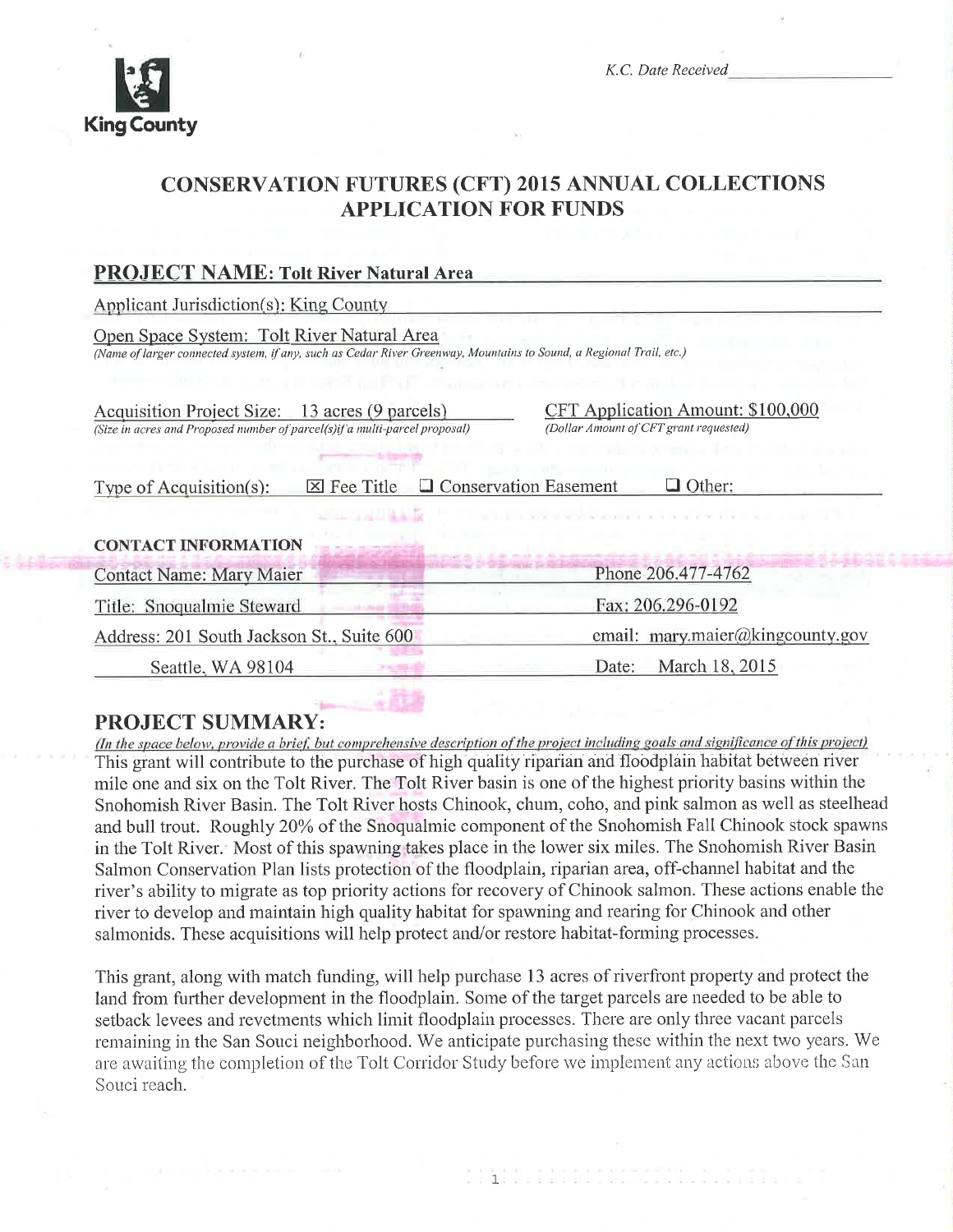#### 1. OPEN SPACE RESOURCES

Please review the attached evaluation criteria. For the **proposed acquisition parcel(s)**, please (1) mark only those criteria that apply, and (2) thoroughly, yet succinctly describe in the space below how the proposed acquisition satisfies each marked criteria.

- $\boxtimes$  A. Wildlife habitat or rare plant reserve
- $\boxtimes$  B. Salmon habitat and aquatic resources
- E] C. Scenic resources
- $\Box$  D. Community separator
- $\boxtimes$  E. Historic/cultural resources
- $\Box$  F. Urban passive-use natural area/greenbelt
- $\boxtimes$  G. Park/open space or natural corridor addition
- EH. Passive recreation opportunity/unmet needs

Wildlife habitat or rare plant reserve - The Tolt River corridor provides excellent habitat for a number of native songbirds, amphibians, hawks, ospreys and bald eagles, waterfowl and small to large-sized mammals including coyotes, bobcats, black bears, beavers and other native species that require intact habitat and/or relative isolation from human communities. The Tolt River is part of the King County Wildlife Network.

Salmon habitat and aquatic resources -The Tolt River basin is one of the highest priority basins in the Snohomish River Basin Salmon Conservation Plan (2005). The primary emphasis of the salmon recovery strategy is to protect and restore rearing and refuge habitat for salmonids. This project will protect existing side channel features and, in the long term, restore the processes that contribute to higher salmon productivity. The table below captures the species and life histories present in the Tolt River.

| <b>Species</b>                    | <b>Life History Stage Present</b>                       | <b>Unique Population</b>      |
|-----------------------------------|---------------------------------------------------------|-------------------------------|
| Chinook                           | Adult spawning, sub-yearling rearing & yearling rearing | Snoqualmie River Fall Chinook |
| Steelhead                         | Adult spawning, sub-yearling rearing & yearling rearing | Snoqualmie Winter Steelhead   |
| <b>Bull Trout/Dolly</b><br>Varden | Sub adult/Adult rearing/foraging                        |                               |
| Coho                              | Adult spawning and juvenile rearing                     |                               |
| Pink                              | Adult spawning and brief juvenile rearing               |                               |
| Chum                              | Adult spawning and brief juvenile rearing               |                               |

Scenic Resources - The lower Tolt basin forms part of the viewshed from State Highway 203; the primary arterial between I-90 and US-2 (Monroe). A forested corridor along the Tolt River contributes to ihe forest character which is a defining feature of the viewshed. These parcels provide scenic views of up and down the Tolt River floodplain.

Historic/cultural resources – The entire Tolt River corridor was an important focal point of the Snoqualmie culture. Rich archeological sites are known to exist throughout the Tolt indicating that communities have extensively used this area for centuries.

Park/open space or natural corridor addition - This project will add roughly 13 acres to a reach with significãnt King County and City of Seattle ownership. The County and City of Seattle have been actively purchasing land along the Tolt and have made great progress especially over the last three years. Most importantly, these properties along the Tolt corridor are connected to the 90,000 acre Snoqualmie Forest over which the county owns a conservation easement.

Passive recreation opportunity/unmet need -Properties will provide opportunities for passive recreation such as fishing, hiking and bird watching and access to the river for the greater Camation area.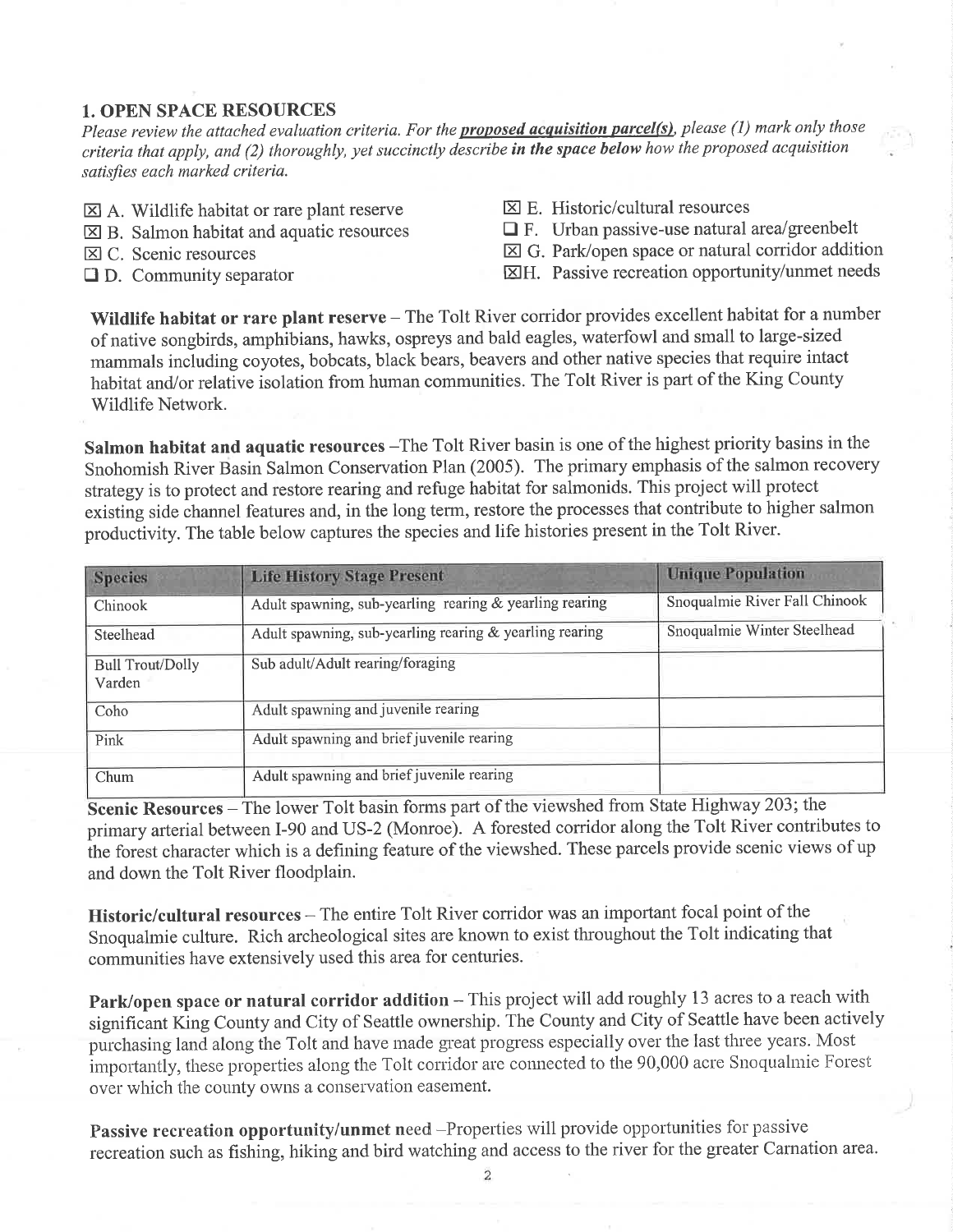#### 2. ADDITIONAL FACTORS

For the proposed acquisition parcel(s), please (1) mark all criteria that apply, and (2) thoroughly, yet succinctly describe in the space below how the proposed acquisition satisfies each marked criteria.

- **EX** A. Educational/interpretive opportunity
- $\boxtimes$  B. Threat of loss of open space resources
- EC. Ownership complexity/willing seller(s)/ownership interest proposed
- $\boxtimes$  D. Partnerships Describe any public or private partnerships that will enhance this project:
- $\boxtimes$  E. Is the property identified in an adopted park, open space, comprehensive, or community plan?
- **T** F. Transferable Development Credits (TDC) participation

Educational/interpretive opportunity  $-$  The acquisition of land along the Tolt River and subsequent removal or setback of levees and revetments affords a good opportunity for residents of the greater Carnation area and river users to better understand the dynamic nature of the Tolt River and how that translates to fish and wildlife habitat. Some of the properties and proposed levee setbacks are in close proximity to the Snoqualmie Trail providing an excellent interpretive opportunity for trail users to learn more about riverine processes and restoration efforts.

**Threat of loss of open space resources**  $-$  Acquisition within this reach will prevent additional development in the area and will help facilitate the elimination of some of the ongoing impediments to natural river processes including river migration. Historically the river experienced frequent channel shifting throughout this reach, preserving a network of channels that provided a variety of habitat conditions. The presence of homes along the river has led to bank armoring (some not sponsored or permitted by public agencies) and a subsequent reduction in the ability of the river to migrate. This results in the gradual decline in channel complexity and habitat diversity. Another factor in the disruption of natural processes has been the loss of riparian vegetation and encroachment of non-native vegetation along the river. Preventing new and removing existing residences from the river's edge will allow us to restore the riparian conditions necessary for properly functioning habitat.

Ownership complexity/willing seller(s)/ownership interest proposed – Several landowners have expressed the desire to sell their land to King County. There are now only three vacant parcels in the San Souci neighborhood that will need to be purchased in order to remove a rubble revetment at the north end of the neighborhood. One of these parcels we may get through a tax foreclosure. For the remaining two parcels, we will be sending out a letter this spring updating them on the current situation in the neighborhood; that this neighborhood is a high risk area for an avulsion or landslide.

Partnerships – Habitat acquisition by the county is complemented by habitat acquisition being carried out by the Seattle City Light. This project also offers an opportunity to continue our partnership with the Flood Hazard Reduction Program and leverage some of their resources for the protection of open space. Additionally, we work with the Snoqualmie Tribe and non-profit partners on restoration projects postacquisition.

Is the property identified in an adopted park, open space, comprehensive, or community plan? The project is in the Snohomish River Basin Salmon Conservation Plan (2005) that has been adopted as part of the NOAA approved Puget Sound Chinook Recovery Plan. The project is also listed on the Snohomish Basin (WRIA 7) 3-year Work Plan and the Food Hazard Management Plan (2006).

#### 3. STEWARDSHIP AND MAINTENANCE

How will the property be stewarded and maintained? Does the property lend itself to volunteer stewardship opportunities? How will ongoing stewardship and maintenance efforts be funded?

Depending on the location of the parcel, the properties will be placed in either the King County River and Floodplain Management Section or in the Parks' inventory as a Natural Area. Rivers Section general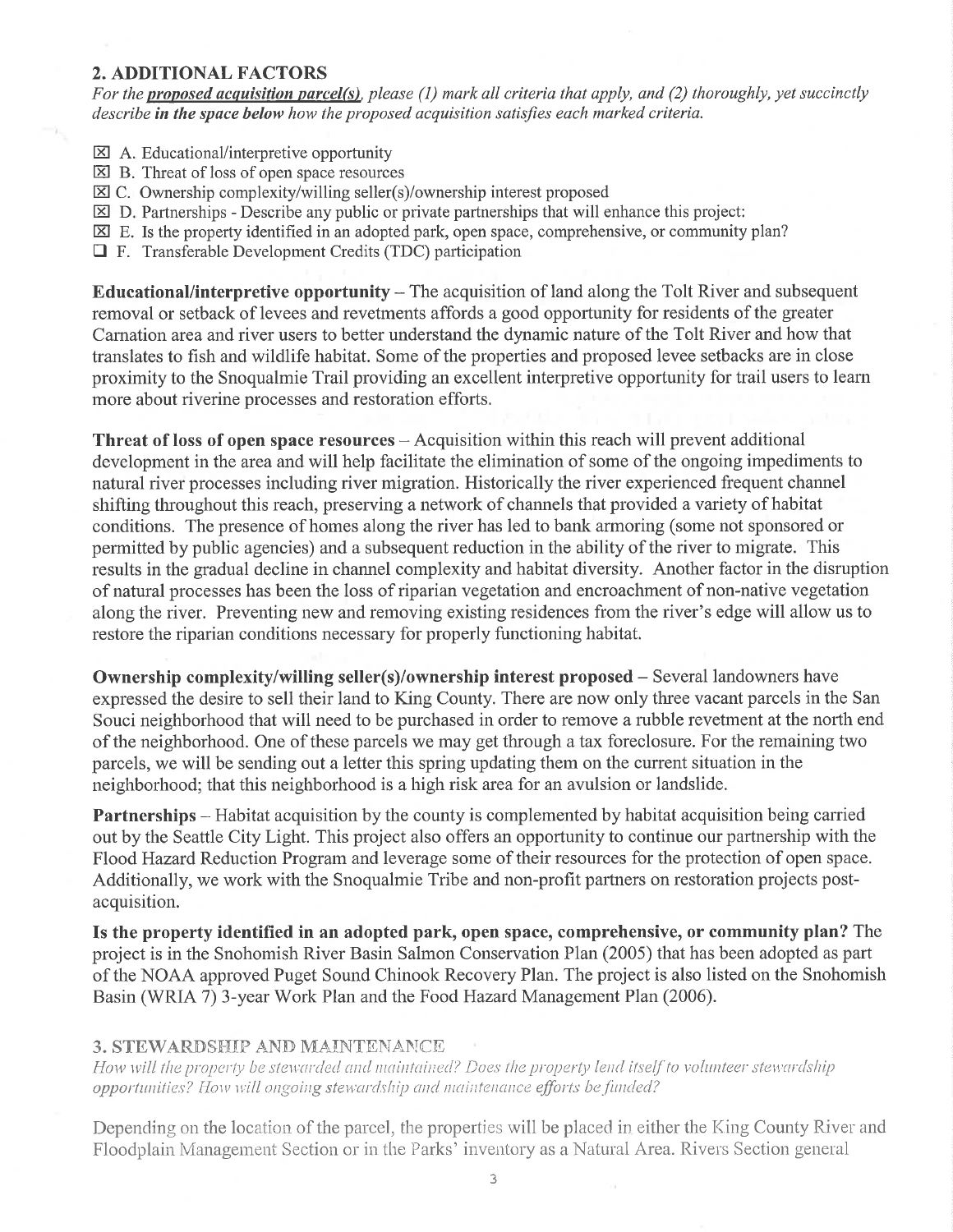propefiy stewardship involves removing all buildings on the site, replanting of demolition areas with native vegetation, controlling invasive plants, and enhancing riparian areas on the site. Volunteer stewardship opportunities may be possible where appropriate. The Rivers Section will utilize the King County Flood Control District's annual budget for stewardship and maintenance activities. In addition, King County plans to use Surface Water Management Capital Budget and grants to supplement these funds for stewardship.

Natural Areas are primarily managed to preserve and/or restore ecosystem processes. By working to keep the ecosystem processes intact, we can preserve habitat conditions preferred by native species, thereby protecting our ecological heritage. Site Management Guidelines for a Natural Area are implemented by the Natural Resource Lands staff in the Department of Natural Resources and Parks. Examples of Site Management Guidelines for King County Natural Areas can be found on the web (http://dnr.metrokc.gov/wlr/lands/natural/ecological.htm). The Natural Resource Lands staff has an annual budget for land management.

#### 4. PROJECT BUDGET

| <b>TOTAL CFT APPLICATION AMOUNT*</b>        | \$100,000 |
|---------------------------------------------|-----------|
| <b>TOTAL PARKS LEVY APPLICATION AMOUNT*</b> | \$100,000 |

#### Estimation of property value:

Briefly describe how land values have been estimated, i.e. appraisal, property tax assessment, asking price, letter of value or other means.

Property values are based on recent comparable sales along the Tolt River.

| PROJECT COSTS                                          | <b>ESTIMATED DOLLAR</b><br><b>AMOUNT OR RANGE</b> |
|--------------------------------------------------------|---------------------------------------------------|
| Total property interest value                          | \$675,000                                         |
| Title and appraisal work                               | \$40,000                                          |
| Closing, fees, taxes                                   | \$18,000                                          |
| Relocation                                             | <b>NA</b>                                         |
| Hazardous waste reports                                | \$15,000                                          |
| Directly related staff, administration and legal costs | \$22,000                                          |
| Total Project Costs (CFT and other funds)              | \$770,000                                         |

| <b>MATCHING FUNDS: Existing Sources</b> | (Date)                       | (Dollar Amount)                |  |
|-----------------------------------------|------------------------------|--------------------------------|--|
| Don't de moinigine factores sultance    | <b>Expended or Committed</b> | <b>Expended or Committed</b>   |  |
| KC River and Floodplain Management      | Secured                      | \$200,000<br><b>CONTRACTOR</b> |  |
| Market Hall Tor<br>Parks Levy 2016      | Pending                      | \$100,000                      |  |
| <b>Total Matching Funds</b>             |                              | \$300,000                      |  |
| Currently Identified                    | I half dufusing forecan bu   |                                |  |
| Unidentified Remaining Match Need:      |                              | \$370,000                      |  |

Unidentified remaining match need: What funds are anticipated, and what is the time frame? Please discuss briefly how the unidentified remaining match need above will be met: We anticipate that the unidentified remaining match will be met with future requests to CFT, Parks Levy, KC Flood Control District or a Cooperative Watershed Management grant.

### 5. IN-KIND CONTRIBUTIONS FROM PARTNERSHIPS

| <b>Brief Activity Description</b> | Dollar Value of In- | <b>Status</b>        | <b>Activity Date Range</b>    |
|-----------------------------------|---------------------|----------------------|-------------------------------|
|                                   | kind Contribution   | (Completed, or       | (When was activity completed? |
|                                   |                     | Proposed in future?) | or, date proposed in future)  |
| <b>TOTAL</b>                      | \$60,000            | Secured              | Flood Control District - 2015 |
| Structure Demolition              |                     |                      | budget.                       |

 $\overline{A}$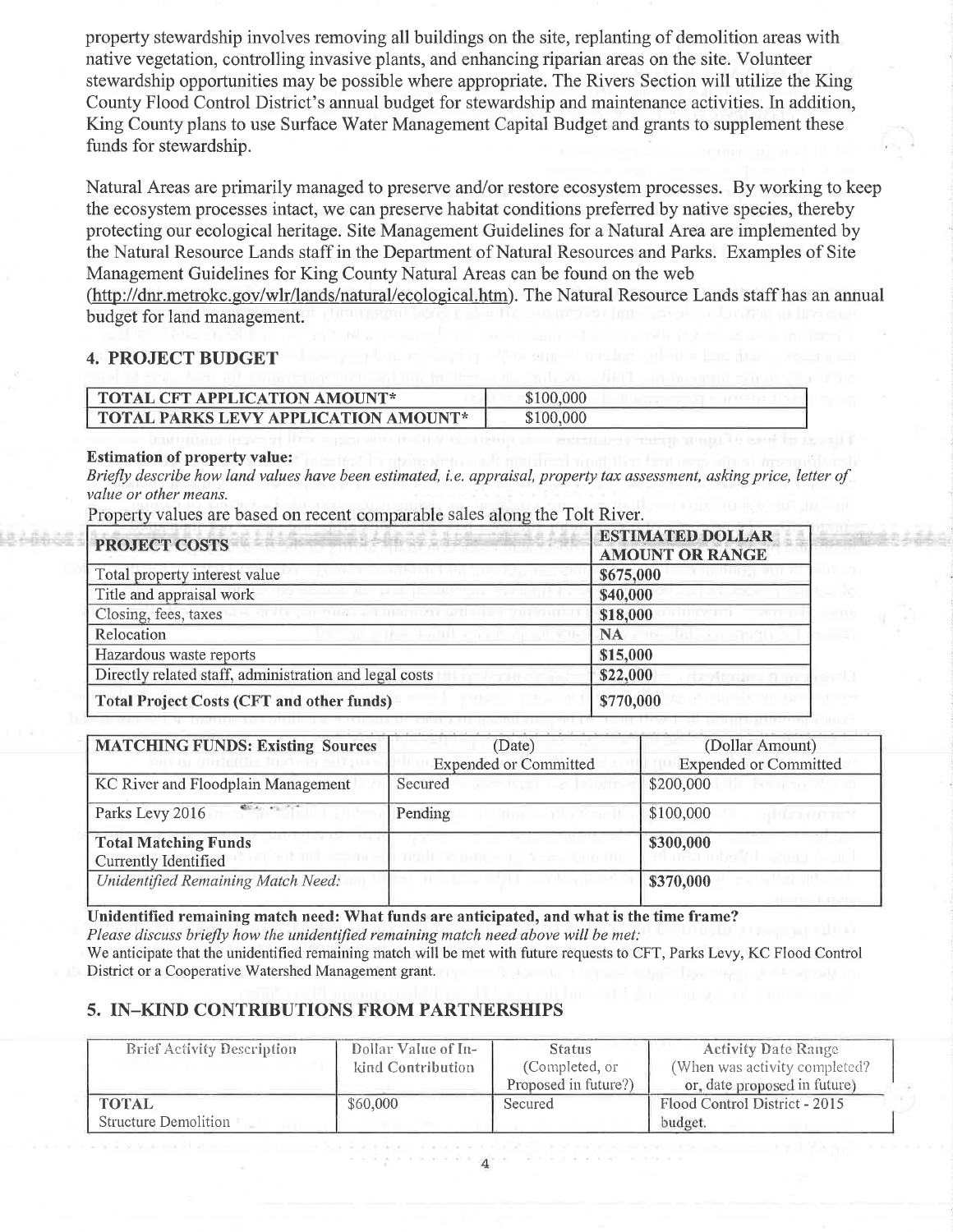

The information included on this map has been compiled by King County staff from a variely of sources and is subject to change wilhout notice. King County makes no representations or warranties, express or implied, as to a